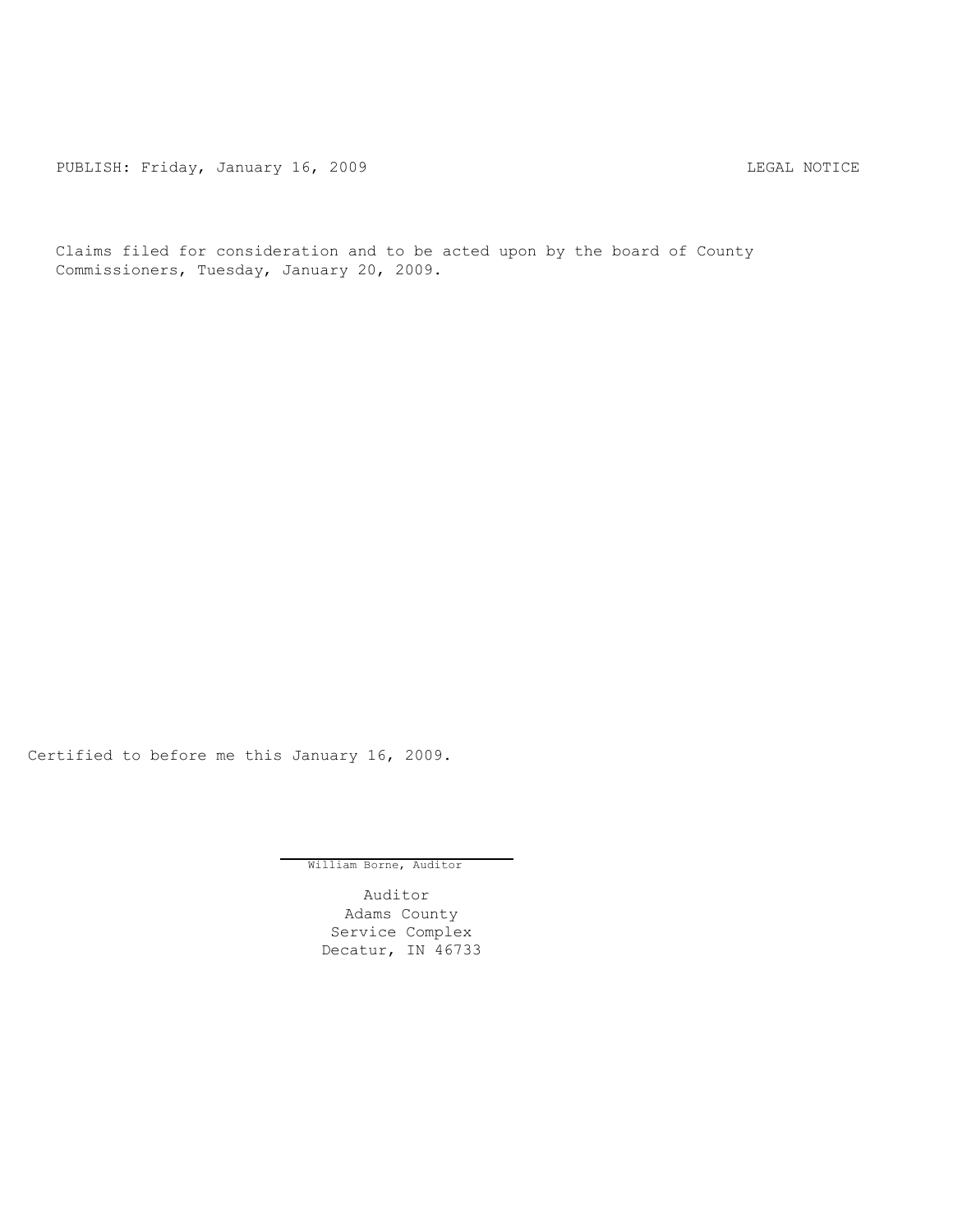

## **Claims Docket for Newspaper Adams County, Indiana**

## For Period: **12/2/2008** to **12/22/2008**

*313 W. Jefferson St. Decatur, IN 46733 (219) 724-2600*

## Date Claims to be Paid: **1/20/2009**

| <b>Vendor</b>                                         | <b>Amount</b> | <b>Vendor</b>                   | <b>Amount</b> |
|-------------------------------------------------------|---------------|---------------------------------|---------------|
| Adams County 4-H Clubs                                | 15,000.00     | <b>Adams County Auto Supply</b> | 389.37        |
| Adams County Council On A                             | 25,000.00     | Adams Memorial Hospital         | 33,798.36     |
| Adams County Solid Waste                              | 25.29         | <b>Adams County Treasurer</b>   | 6,542.69      |
| <b>AIT</b> Laboratories                               | 165.00        | Allen Business Machines         | 101.50        |
| Indiana Michigan Power                                | 474.82        | American Wire Rope & Slin       | 2,635.20      |
| Arnold Lumber Company                                 | 21.00         | Baker And Sons Plumbing &       | 201.94        |
| Berne Ready Mix                                       | 2,026.53      | Berne Tri-Weekly News           | 482.84        |
| Brown, Blair A.                                       | 25.00         | Hoosier Blue Flame              | 87.00         |
| Brateman's                                            | 62.00         | Butler, Fairman, & Seufer       | 16,423.60     |
| Bowers, Charles                                       | 2,302.92      | Chet's Pest Control             | 90.00         |
| Cintas Location #338                                  | 86.42         | City Of Berne                   | 1,500.00      |
| City Of Decatur                                       | 404.95        | Decatur True Value              | 47.55         |
| <b>Complete Printing Service</b>                      | 366.08        | Computer Systems, Inc.          | 1,462.16      |
| Courtesy Ford, Inc.                                   | 24.95         | Craigville Telephone Comp       | 119.60        |
| Sigworth, Darrell W.                                  | 12.32         | Decatur Chamber Of Commer       | 150.00        |
| Decatur Daily Democrat                                | 274.36        | Decatur Tire Center             | 19.50         |
| Stimpson, Richard P.                                  | 300.00        | Douglas L. Bauman               | 189.20        |
| Emergency Radio Service                               | 1,353.26      | Erie Haven                      | 779.34        |
| Ernst Truck Equipment, In                             | 130.91        | Geneva Police Department        | 106.00        |
| Gordon Food Service                                   | 5,335.54      | Drake, Gregory L.               | 60.00         |
| Grimm's Auto                                          | 35.75         | Hall Signs                      | 3,354.40      |
| Harvey's Tool Service                                 | 488.21        | Helena Chemical                 | 18.85         |
| I C O Training Fund                                   | 6.00          | <b>IAHSA</b>                    | 522.00        |
| Indiana State Police Trai                             | 355.00        | Innovative Concepts             | 339.01        |
| Janitors Supply Company                               | 163.92        | K-Mart                          | 601.06        |
| Kiess Electric                                        | 168.83        | L & S Distributing              | 1,716.30      |
| Lehman Feed Mill                                      | 531.00        | Busse, Louise                   | 13.26         |
| Manatron                                              | 17,394.00     | Marcus J. Ripley                | 250.00        |
| Gresla, Mark S. Md                                    | 420.25        | Mark's Heating                  | 31.61         |
| Meshberger Brothers Stone                             | 122,227.26    | Moake-Park Group                | 2,263.47      |
| Moser Motor Sales, Inc.                               | 309.24        | Nationwide Life Insurance       | 525.00        |
| Nena                                                  | 120.00        | Nipsco                          | 7,558.82      |
| Miller, Patrick                                       | 13.00         | Thompson, Roger                 | 60.00         |
| Roto-Rooter                                           | 160.00        | Selking International           | 1,053.48      |
| Shell Fleet Plus                                      | 63.11         | Sherwin-Williams                | 56.54         |
| <b>Shifferly Dodge</b>                                | 104.45        | St. Joseph Hospital Labor       | 705.00        |
| Campbell, Stanley L.                                  | 2,728.00      | <b>Stone-Street Quarries</b>    | 274.18        |
| <b>Summit Radiology</b>                               | 245.00        | Reynolds, Tamara J.             | 100.00        |
| Print Shop                                            | 2,705.08      | Top Supply Company              | 120.33        |
| Two Brothers Restaurant                               | 146.43        | U.S. Postmaster                 | 152.00        |
| Underground Pipe & Valve,                             | 1,944.20      | Wal-Mart / GEMB                 | 108.35        |
| Welder Services, Inc.                                 | 44.40         | Witham Toxicology Laboratory    | 805.00        |
| D & D Auto Repair                                     | 770.00        | Christopher E. Harvey           | 109.56        |
| Burry, Herman, Miller, Brown                          | 2,008.30      | Swiss City Veterinary           | 155.00        |
| Ikon Office Solutions                                 | 2,167.56      | National Serv-All               | 192.07        |
| The Galley Restaurant                                 |               |                                 |               |
|                                                       | 164.13        | Embarq                          | 6,696.78      |
| Adams County Highway Department<br>Judith E. Affolder | 593.29        | Croy Machine & Fabricatio       | 180.05        |
|                                                       | 282.46        | Sycom Inc.                      | 47.17         |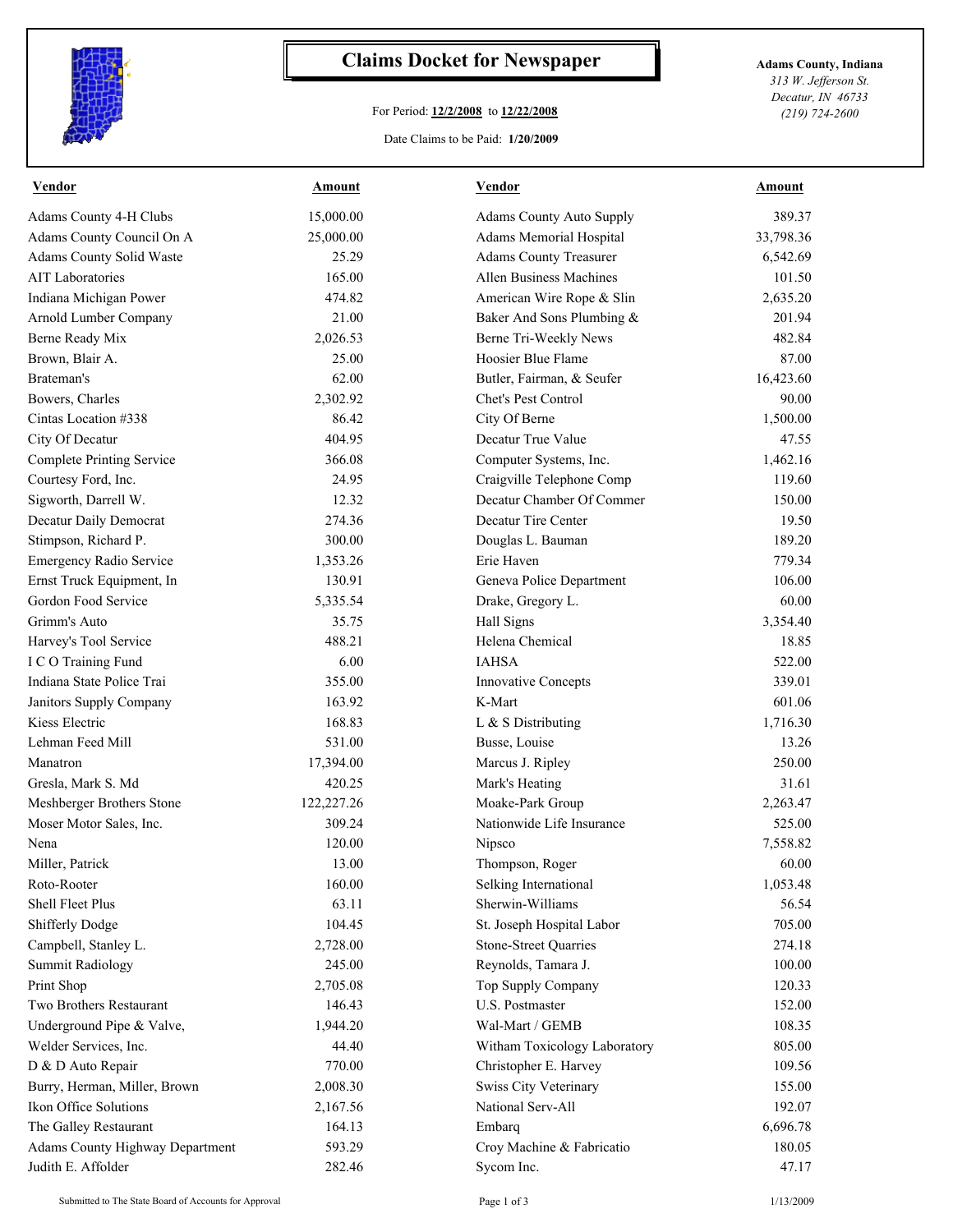| J O M Pharmaceutical                   | 1,382.40  | Angie White                          | 13.20     |
|----------------------------------------|-----------|--------------------------------------|-----------|
| Tom Magnan                             | 51.70     | Dave Luginbill Excavating & Trucking | 7,080.00  |
| Scott Wagner, Md                       | 1,600.00  | Habegger Flooring Distributors       | 6.00      |
| <b>Hobart Sales And Service</b>        | 350.22    | Larry L. Lautzenheiser               | 1,290.00  |
| <b>Association Of Prosecutin</b>       | 1,668.00  | Bauman Upholstery, Inc.              | 565.00    |
| Waste Management                       | 158.49    | <b>B</b> Secure Alarm Systems        | 1,068.07  |
| Bixler Insurance, Inc.                 | 300.00    | <b>ETR</b> Associates                | 71.68     |
| Universal Metalcraft, Inc              | 7,455.00  | Workspace Solutions                  | 2,356.00  |
| <b>Energy Products</b>                 | 152.44    | Nimco, Inc.                          | 357.05    |
| Phyllis Hebble                         | 225.00    | Indiana Judges Associatio            | 200.00    |
| Office Depot                           | 467.99    | City Of Decatur Park Depa            | 3,483.33  |
| Cargill, Inc.                          | 1,494.32  | Indiana County Home Assoc            | 30.00     |
| Dr. Michael Ainsworth                  | 200.00    | Signal Systems, Inc.                 | 43.95     |
| Chad W. Sprunger                       | 1,379.19  | Goodwin Memorial Chapel              | 100.00    |
| Zurcher Tire, Inc.                     | 784.09    | Hull Brothers, Inc.                  | 416.69    |
| Tom Magnan/Special Needs               | 522.32    | Kristina Buckner                     | 32.12     |
| <b>Charles Tooley</b>                  | 60.00     | Geraldine Sudduth                    | 29.04     |
| Lexis-Nexis                            | 221.00    | Benicomp, Inc                        | 82,711.19 |
| Indiana Assessors Associa              | 508.54    | Emil W. Meyer                        | 60.00     |
| Pizza Hut                              | 151.70    | Adams County Sheriffs Dep            | 75.00     |
| Harvest Land Co-op                     | 9,618.50  | Wal-Mart                             | 105.11    |
| Richard D. Spady                       | 565.00    | Treasurer, State of Indiana          | 3,495.00  |
| Mary A. Kitson                         | 148.82    | Adams County Sheriff                 | 568.00    |
| Harvest Land Co-op                     | 539.00    | <b>Orthopaedics Northeast</b>        | 849.00    |
| Adams County 4-H Council               | 18,000.00 | Michael G. Werling                   | 420.00    |
| Southeastern Equipment Company         | 51.62     | Jenny Karner                         | 250.00    |
| Connie Ellenberger                     | 135.96    | Kelly Werich                         | 349.39    |
| Troyer's                               | 2,776.11  | Schurger, Zurcher, Snyder & Brown    | 392.50    |
| Clinical & Forensic Psychological Ser. | 375.00    | N.A.D.A. Appraisal Guides            | 50.00     |
| Kendall Electric, Inc.                 | 98.16     | Adams/Wells Crisis Center            | 700.00    |
| McKesson Medical - Surgical            | 109.03    | Nevils Body Shop                     | 1,625.87  |
| <b>Uricks Trucking</b>                 | 1,710.00  | Tracy Heltz Noetzel                  | 586.24    |
| Robbins Reporting                      | 355.50    | Jay County Hospital                  | 76.89     |
| Grainger                               | 81.25     | Bi-County Services, Inc              | 3,276.00  |
| Kids Law                               | 3,552.00  | Park Center, Inc.                    | 100.00    |
| Nebulas Group, Inc.                    | 1,588.75  | William Borne                        | 79.84     |
| Mark Mitchel / Petty Cash              | 15.24     | Deborah A. Schantz                   | 123.40    |
| Audra Snyder                           | 138.08    | PC Mall-Gov                          | 124.99    |
| Verizon Wireless                       | 1,170.27  | <b>Stationair's Express</b>          | 401.01    |
| Landon Patterson                       | 96.80     | Talon Compounding Pharmacy           | 696.00    |
| Moore Medical Corporation              | 454.32    | Ian M. Gilbert                       | 93.70     |
| Habegger's Ace Lumber #4488            | 99.99     | Schneider Corporation                | 4,600.00  |
| Indiana Office of Technology           | 338.81    | National Assoc. of County Surveyors  | 50.00     |
| Cochran Distributing                   | 94.00     | <b>Triangle Design</b>               | 3,750.00  |
| Cintas Location #G64                   | 983.30    | John August                          | 149.66    |
| Marco Developments, LLC                | 1,050.00  | Digital - Ally                       | 2,155.00  |
| LBH Chemical & Industrial              | 322.03    | Fort Wayne Medical Laboratory        | 50.00     |
| Jeremy Wetter                          | 5.32      | Richard F. Thompson                  | 22.44     |
| Commonwealth Engineers, Inc.           | 3,850.00  | Employers Security Ins. Co.          | 909.42    |
| Decatur Ace Hardware                   | 143.38    | Verizon North                        | 195.03    |
| Association of Indiana Counties        | 2,744.70  | Primco, Inc.                         | 43,769.22 |
| Star Insurance - Decatur               | 931.00    | Robert A. Clamme                     | 25.52     |
| Shruti A. Shukla, MD                   | 1,600.00  | O'Reilly Auto Parts                  | 2.69      |
| <b>Embarq Communications</b>           | 814.18    | Global Gov't/Ed                      | 4,011.06  |
| Vince Quinones                         | 21.00     | Greg Gerber                          | 55.50     |
| Carnall, Myers & Kiracofe, P.C.        | 32.22     | Bleeke Electric, LLC                 | 386.00    |
| Paperless Business Solutions, LLC      | 250.00    | Tom Magnan-Cans for CoPays           | 78.13     |